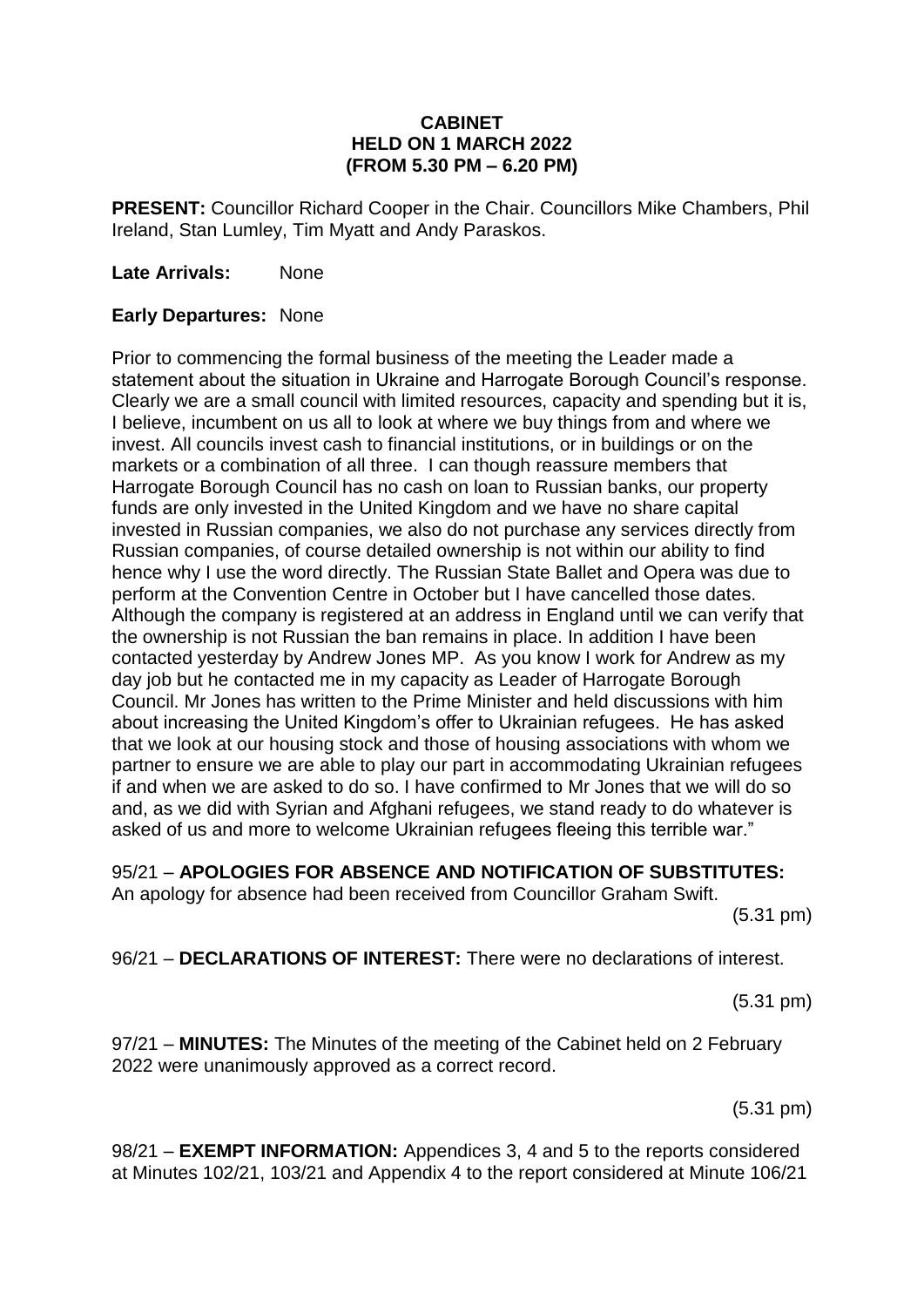were considered to be exempt under paragraph 3 of Schedule 12a to the Local Government Act. Discussion on the items took place in open session.

(5.32 pm)

## **MATTERS DETERMINED BY CABINET**

99/21 – **LOCAL COUNCIL TAX REDUCTION SCHEME 2022/23:** The Revenues, Welfare and Customer Services Manager submitted a written report which detailed the annual review of the Local Council Tax Reduction (CTR) Scheme, which was attached at Appendix A to the report. The CTR scheme provided support for lowincome households and was currently based on a means test. The scheme was split between those of pension age and those of working age; the rules for pension age claimants were set by the government, however the rules for working age households were set by the billing authority. The HBC local scheme was aligned with Housing Benefit processes.

A full review and consultation process of the CTR scheme was planned to allow roll out of a new scheme for the 2021/22 financial year with a view to making the scheme simpler to communicate and claim. This was initially delayed by a year when resources within Welfare Services had to be prioritised on the additional work involved in our response to COVID-19. This included increased CTR applications and the administration of the Test and Trace Support payment scheme. Due to the ongoing COVID-19 response work throughout 2021/22 and the announcement of Local Government Reorganisation (LGR) from 1 April 2023 the full review of the CTR scheme was postponed. The new North Yorkshire Council would be required to agree a single CTR scheme for the new authority and the work had already commenced as part of the Finance work stream of the LGR programme.

The Council's CTR scheme was generous and offered 100% support to the most financially vulnerable households in the district, we were one of the few authorities to offer 100% support. There were no significant changes to the Local CTR Scheme for 2022/23; proposed minor amendments included the uprating of personal allowances and premiums; uprating of non-dependant deductions and uprating of income disregards.

## **RESOLVED (UNANIMOUSLY):**

That HBC maintains the Local Council Tax Reduction Scheme in its current format for 2022/23 with the reflection of legislative changes that have come into effect since the 2021/22 scheme review.

## **Reasons for making decision:**

The current scheme provided financial assistance for low-income households in the district and supported the Council's aims under its Welfare Strategy.

Legislation required the Council Tax Reduction policy to be approved on an annual basis by 11 March preceding the start of the financial year the policy applied to.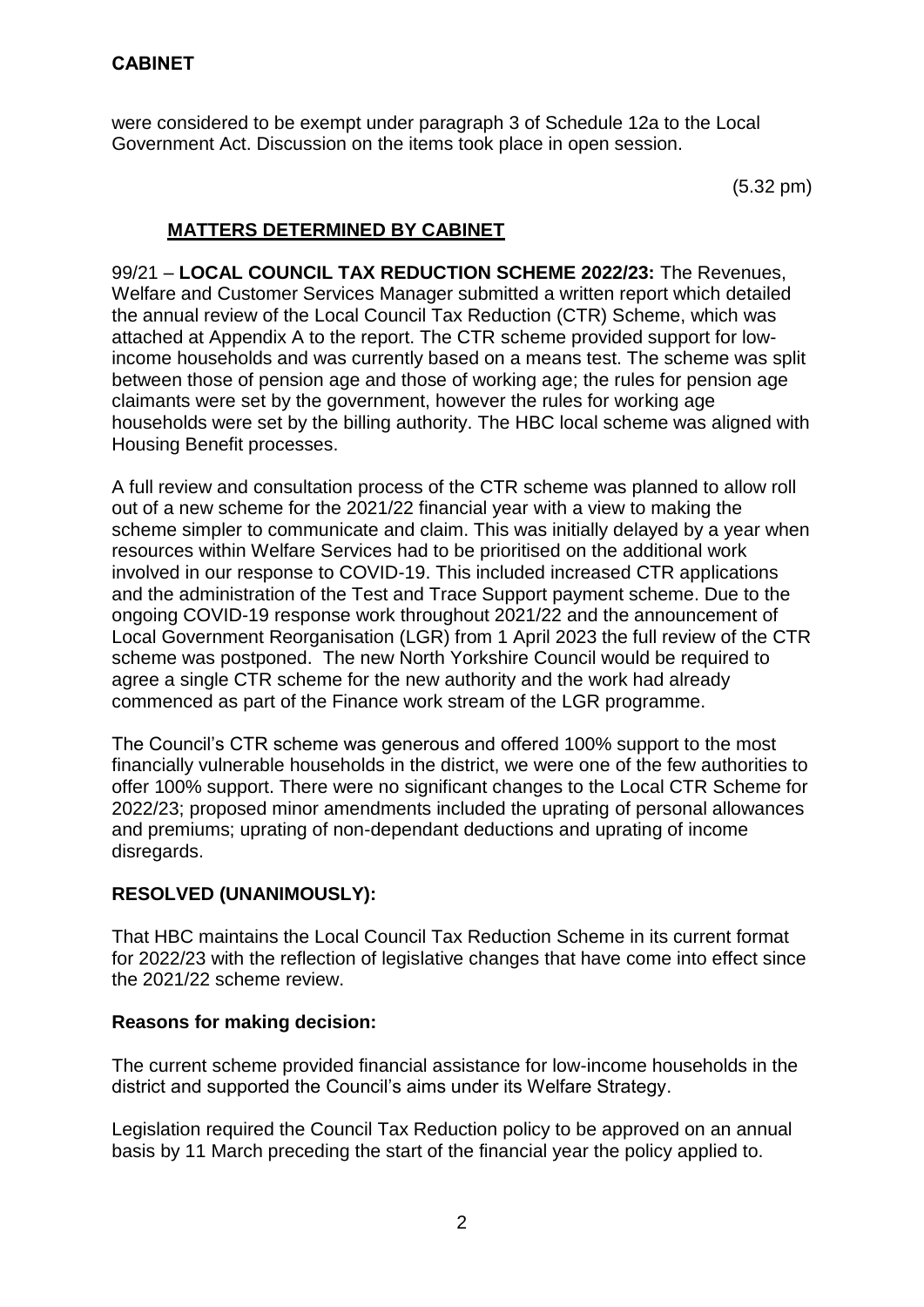## **Alternative options considered and rejected:**

To make no changes to the scheme. This was not a viable option as the Council must reflect national legislative changes in the local scheme.

To make revision or replacement proposals. This was not recommended as any change to the CTR scheme must follow the consultation process as set out in legislation. This work was not undertaken due to the continued high workload within the Welfare Service in response to the Coronavirus pandemic. The CTR scheme is generous, offering 100% support, and changing the scheme may mean reducing support for the most financially vulnerable placing increased pressure on low-income households in the district.

 $(5.32 \text{ pm} - 5.34 \text{ pm})$ 

(D)

# 100/21 – **HOUSING BENEFIT WAR PENSION AND ARMED FORCES**

 **COMPENSATION DISREGARD POLICY:** The Revenues, Welfare and Customer Services Manager submitted a written report which reviewed the arrangements for Housing Benefit made in respect of Section 134 8(a) of the Social Security Administration Act 1992 (SSAA), entitling local authorities to modify any part of the Housing Benefit scheme to provide for the disregarding of prescribed war disablement pensions or war widow's pensions. The Housing Benefit War Pension and Armed Forces Compensation Disregard Policy was attached at Appendix 1.

The SSAA 1992 entitled Local Authorities to locally design adjustments to the scheme to satisfy the needs of their community but with a percentage of the cost for such a scheme falling on the authority's own finances. The Housing Benefit Regulations 2006 prescribed a standard Government disregard of £10.00 from the incomes prescribed in the Housing Benefit (War Pensions Disregards) Regulations 2007. The Council had operated a local scheme that disregarded 100% of this income since the introduction of the SSAA and had incorporated this scheme into its Local Council Tax Reduction Scheme in 2013.

Subsidy arrangements meant that where a local amendment to the scheme was in operation, the local authority would be compensated with 75% of any expenditure incurred up to a maximum of 0.2% of the total subsidy claimed in the relevant year. In 2020-21 the full cost to the Council was £5,314 with £15,941 of the total expenditure of £21,255 met through subsidy. The total number of claimants in receipt of the prescribed incomes had fallen over the past 10 years with only eight claims in the 2020-21 subsidy year benefitting from the policy.

## **RESOLVED (UNANIMOUSLY):**

That (1) the Council continues to disregard the whole of any incomes prescribed in the Housing Benefit and Council Tax Benefit (War Pension Disregards) Regulations 2007 and as such Cabinet approve the Housing Benefit War Pension and Armed Forces Compensation Disregard Policy for the 2021-22 subsidy year; and

(2) adoption of the policy for the forthcoming subsidy year 2022-23 be agreed.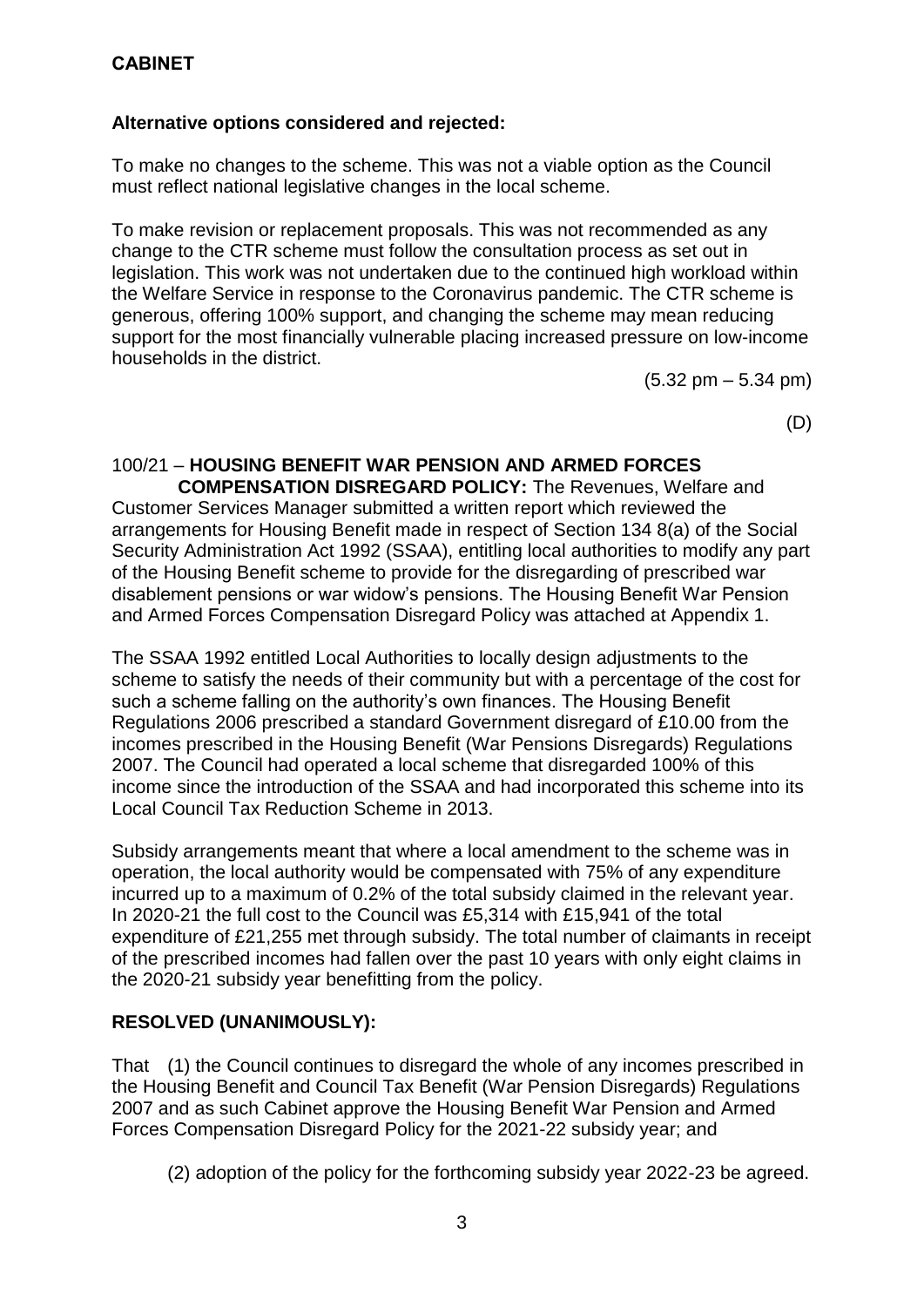#### **Reasons for making decision:**

A local scheme had been in operation for a number of years. The current scheme provided financial assistance for low-income households in the district and supported the Council's aims under its Welfare Strategy, promoting equality and welfare, targeting a group of individuals who were potentially vulnerable in accordance with the council's aim of "Supporting our Communities".

Retaining a local scheme would maintain consistency with the Local Council Tax Reduction Scheme, which has equivalent provisions and was approved by Cabinet for 2021-22 on 2 March 2021.

Adoption of the policy had already been factored into the operation of the Welfare Service and the administration of claims in 2021/22. As such, the financial implications had already been factored into budget projections for the service for the current year.

Adoption of the policy would ensure we were compliant for the Housing Benefit Subsidy Audit.

#### **Alternative options considered and rejected:**

Amending the policy to disregard only part of the prescribed incomes would create a lack of consistency between the administration of Housing Benefit and Local Council Tax Reduction Scheme (LCTRS).

Revoking the policy and making no alteration to the Housing Benefit scheme in respect of these incomes would equally create a lack of consistency between the administration of Housing Benefit and LCTRS.

Either of these changes would also potentially bring financial hardship to those in receipt of Housing Benefit by reducing their entitlement. Although this could bring a financial saving to the council, it is likely that it would also create a compensating demand on the Discretionary Housing Payments Scheme, which was already severely strained and potentially create hardship for a specific group in the community.

To not have an approved War Pension Policy was not recommended as there would be no clear guidance on the agreed approach for claimants and to the Reporting Accountancy undertaking the Housing Subsidy review.

(5.35 pm – 5.37 pm)

(D)

101/21 – **COVID-19 ADDITIONAL RELIEF FUNDING (CARF):** The Revenues, Welfare and Customer Services Manager (RWCSM) submitted a written report which sought approval of the scheme for awarding Discretionary Rate Reliefs for 2021/22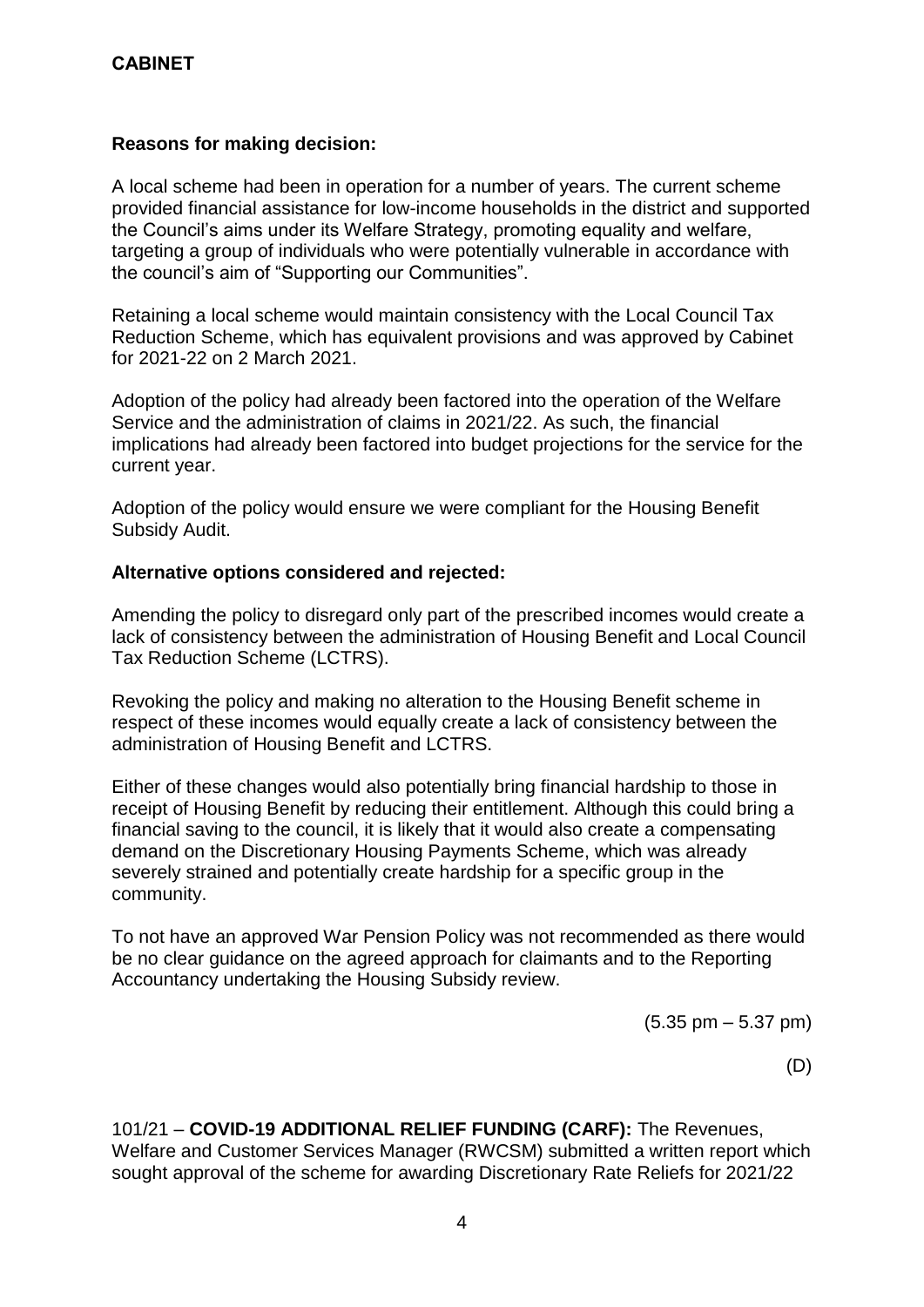to businesses in respect of the COVID-19 Additional Relief Funding (CARF). The fund was available to support those businesses affected by the pandemic but that were ineligible for existing support linked to business rates. The report also sought delegated authority to the Section 151 Officer in consultation with the Cabinet Member for Resources, Enterprise and Economic Development to amend the scheme and implement further awards of relief if necessary and authority for the Revenues, Welfare and Customer Services Manager to make technical amendments to the scheme to ensure it met the agreed criteria and was in line with Government guidance.

Recognising that businesses affected by the pandemic, and not in receipt of other reliefs or support, would not be able to pursue Material Change of Circumstances appeals as a way of reducing their rates bills, the Government announced on 25 March 2021 that local authorities would be allocated a share of new £1.5 billion funding that could be used to support those local businesses most affected by the pandemic. The grant would be an extra support package for those businesses who did not benefit from the expanded retail discount provided to retail, hospitality and leisure businesses since 1 April 2020. CARF was essentially a retrospective support measure and was unrelated to the Omicron variant situation although announced at a similar time. The Government was providing Harrogate Borough Council with an allocation of £3,243,478 for CARF as a Section 31 Grant. Relief would automatically be granted to businesses within the sectors that the highest amount of funding has been allocated for and therefore those most affected by the pandemic. A contingency amount would be set aside from the allocation for any businesses who present themselves to the authority and could demonstrate that they have been adversely affected by the pandemic and meet the eligibility criteria of the scheme. Harrogate Borough Council had also worked with neighbouring North Yorkshire authorities to take a similar approach with their scheme. Funding would not be available to those businesses as detailed in section 5.12 of the report.

In response to a question from a Member the RWCSM explained that the CARF funding was not available to personal care business because the scheme related to Discretionary Business Rates Relief. To be eligible a business was required to have had a business rate liability in 2021/22 and not been in receipt of any other business rates relief. Personal Care business were eligible for the retail rates relief and therefore were not covered by this scheme.

## **RESOLVED (UNANIMOUSLY):**

That (1) using discretionary relief powers under section 47 of the Local Government Finance Act 1988 as amended, and with regard to Government Guidance, the award of Covid-19 Additional Relief Fund (CARF) rate reliefs as detailed in the scheme in Appendix A be approved;

(2) the Section 151 Officer, in Consultation with the Cabinet Member (REED), be delegated authority to make changes to the CARF scheme to amend the scheme and implement further awards of relief if necessary, for example as a result of the application of the Subsidy Control rules, to maximise the support provided to businesses within the Section 31 Grant funding provided by the Government; and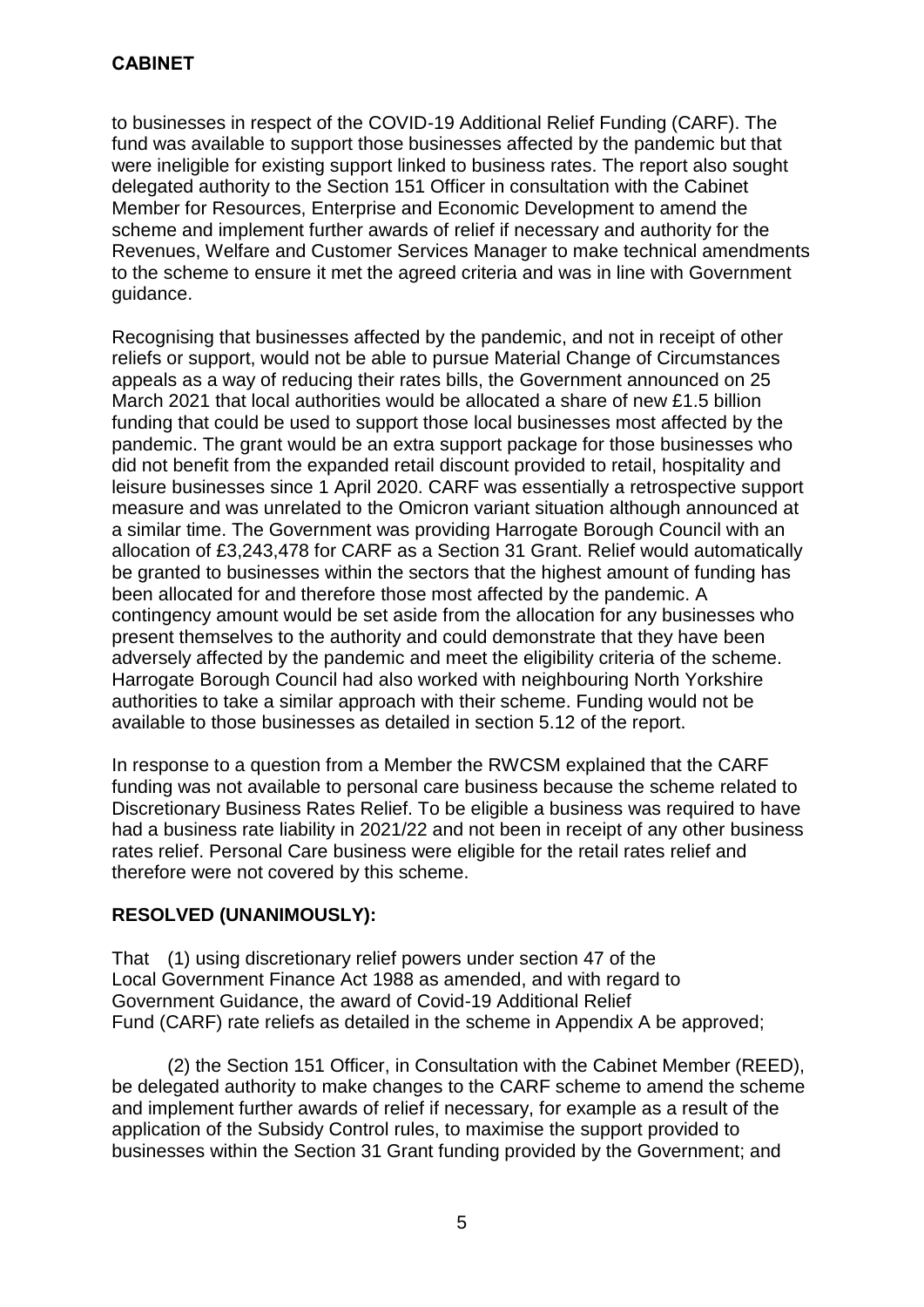(3) the Revenues, Welfare and Customer Services Manager be delegated authority to make technical amendments to the scheme to ensure it meets the agreed criteria and is in line with Government guidance.

#### **Reasons for making decision:**

The CARF scheme had been developed in response to an announcement made by the Government on 15 December 2021. Harrogate Borough Council had been allocated £3,243,478 of funding under the CARF scheme.

To have an agreed scheme for awarding Discretionary Rate Reliefs to businesses in respect of the CARF, and to maximise the use of available grant funding to provide these reliefs. As CARF was discretionary rate relief awarded under section 47 of the Local Government Finance Act 1988 as amended, it was important to have a written scheme for Harrogate Borough Council outlining the approach and eligibility criteria to ensure transparency and provide clarity to businesses.

The delegated authority was required, given the discretionary nature of the CARF, to ensure the funding position was reviewed on an ongoing basis so changes to the scheme can be made quickly and effectively to maximise the use of the funding and the scheme remains in line with the latest Government guidance.

#### **Alternative options considered and rejected:**

Not to proceed with the recommendations in this report would mean the opportunity to provide business rate relief, funded by Central Government grant, to those business impacted and unable to adapt to the pandemic would be missed. This would be against the Government intention for this funding. This was not recommended.

To make changes to the proposed scheme, such as allowing a different percentage of rate relief or amendments to the businesses eligible to the scheme. This was not recommended as the level of relief has been modelled based on the proposed scheme to maximise the use of the CARF. Any changes would result in an under or overspend of the funding which would not be recommended.

Not to delegate authority as detailed in 2.2 and 2.3 of this report would mean we may not act quickly to support impacted businesses resulting in unspent CARF funding. This was not recommended as any unspent funding had to be returned to Central Government and would prevent business rate support reaching impacted businesses.

 $(5.37 \text{ pm} - 5.41 \text{ pm})$ 

(D)

#### 102/21 – **NET ZERO CARBON SOCIAL HOUSING HBC - FORWARD PLAN REF:**

 **53PSEG21:** The Operations Manager (Client) (OMC) submitted a written report detailing the plan to reduce carbon emissions from the social housing of Harrogate Borough Council (HBC) and sought to gain approval for the allocation of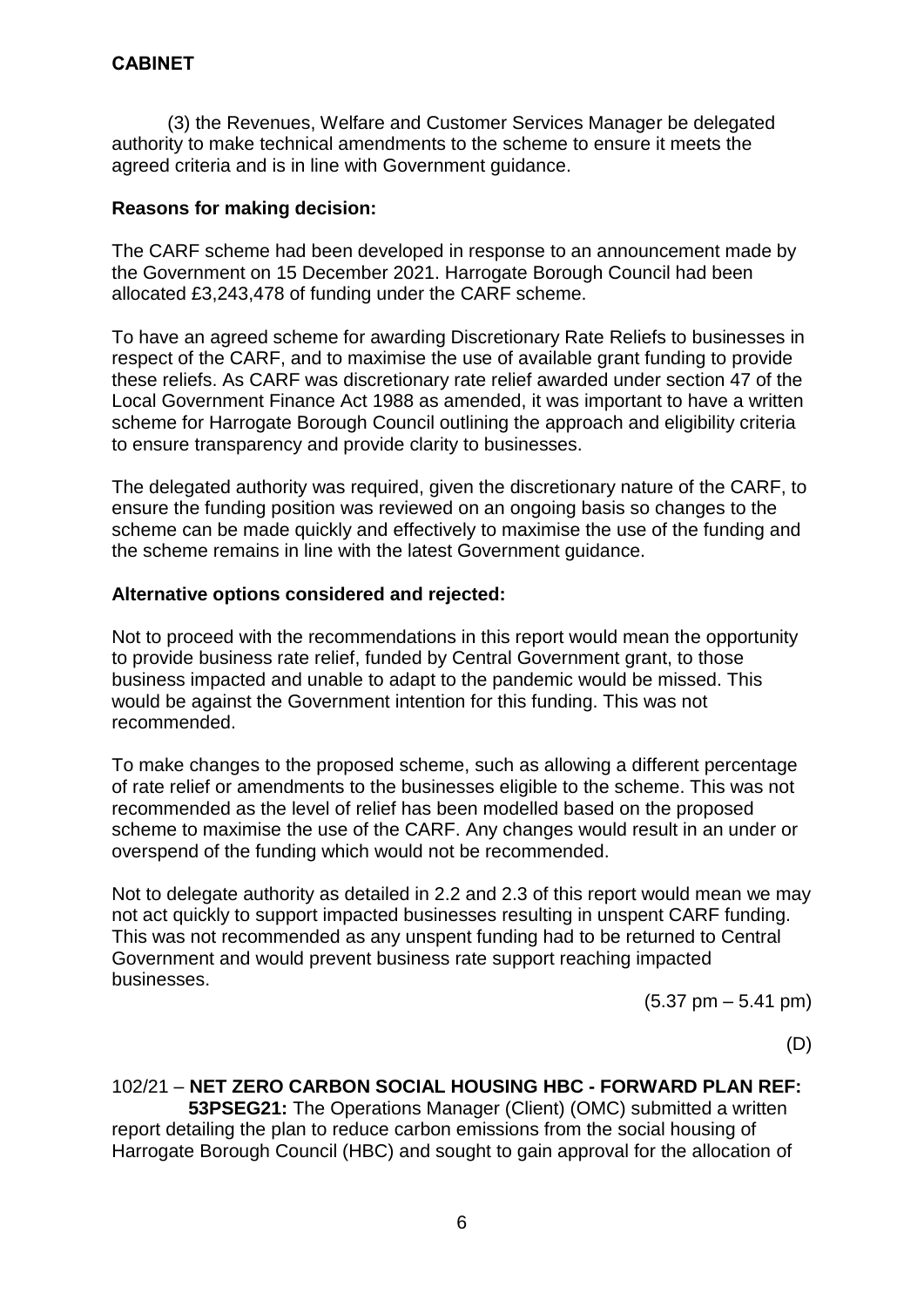budget for the development phases of the plan. An estimated cost breakdown was attached at appendix A and a stage plan was contained within appendix B.

The Council had a target to achieve net zero carbon emissions for the Borough by 2038 and to ensure its housing stock supported that ambition a comprehensive, costed programme would be required in order to determine the detailed steps necessary for delivery of the HRA's contribution to this target. Given the scale of the challenge it would be necessary to devise a long term programme to deliver retrofit measures to reduce carbon production to zero. Paragraph 5.3 of the report detailed the three phase approach to delivering the project including the running of a pilot scheme involving 85 archetype homes and evaluation of the pilot scheme results and then retrofitting of the remaining stock. The pilot scheme and evaluation stage were to be funded from the HRA as detailed in paragraph 2.1 of the report. The estimated total cost of the works was over £98m, this would be refined at completion of phases one and two.

In response to questions from a Member the OMC and Head of Housing and Property explained that the Council would look to take advantage of any Government funds whenever they became available. It was also explained that the scheme was a multi-year programme and would be incorporated into the HRA's 30 year business plan. Once the new authority had formed, after LGR, the scheme would become part of the new authority's housing programme.

## **RESOLVED (UNANIMOUSLY):**

That (1) provision of funds from the HRA be approved as follows:

- £2,332,500 for the pilot phase across 2022/23 and 2023/24;
- £8,500 for the evaluation phase in 2023/24; and

(2) for the financial year 2022 /2023 Cabinet delegated authority to the Head of Housing and Property in consultation with the Cabinet Member for Housing and Safer Communities to award and enter in to all contracts for the supply of goods, works or services which relate to this scheme

#### **Reasons for making decision:**

The funding allocation being requested was necessary if the Housing Revenue Account (HRA) was to make its contribution to the Council's desire to become a netzero carbon district by 2038.

The funding was also necessary if the HRA is to continue to meet the needs of its customers and the requirements of central government, in the provision of social housing.

The funding allocation made it possible that HBC would reduce its footprint and stay compliant to the government legislation.

## **Alternative options considered and rejected:**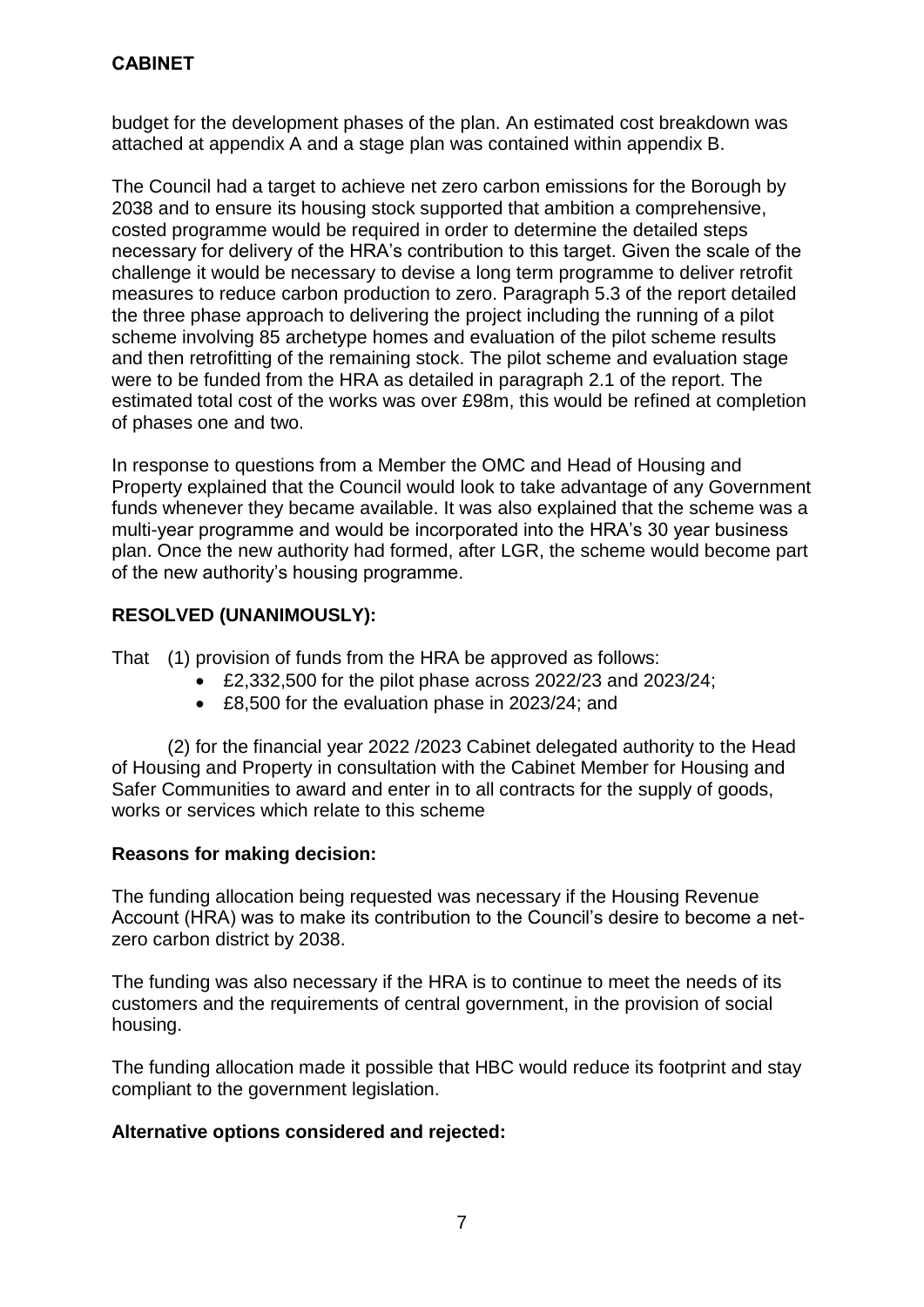To continue a traditional approach to the improvement of the Council's social housing without special focus on carbon reduction. This option is not recommended because it is not aligned with the council's stated position on climate change and the reduction of carbon emissions.

To not have a pilot before taking on a project on this scale. This option is not recommended because of the risk of unforeseen costs and misassumptions in the theoretical stage and could lead to exuberant over expenditure and not accomplishing the target.

To not have a structured plan and follow the Housing Improvement Plan (HIP) timeline. This was not recommended because there could be unnecessary disturbance of the tenant if contractors address a different issue at the same property, the desirable order to install could differ from the life expectancy and the HIP plan reaches beyond the 2050 target that the government has set.

 $(5.41 \text{ pm} - 5.49 \text{ pm})$ 

(D)

103/21 – **LEISURE INVESTMENT PROJECT - KNARESBOROUGH - FORWARD PLAN REF: 50CTS21:** The Executive Officer Strategic Property and Major Projects submitted a written report which sought agreement to authorise the award of the contract and proceed with construction work for a new leisure facility in Knaresborough. Attached at appendix 1 was a comparison of the current and proposed facility. The report also detailed the design and costings for the project following completion of RIBA stage 4 design work, appendix 2 detailed the proposed contract submission. The financial model for the investment proposal taking into account current costs was set out in appendix 3, and income projections after project completion could be found at appendix 4.

At Cabinet on 17 June 2020 approval was given to develop schemes and parallel business plans for development of the Hydro and Knaresborough leisure sites including indicative timelines and agreement on review and signoff for each RIBA design stage. Approval was now sought for RIBA stage 4 design work and construction. In November 2020 Alliance Leisure Services (Alliance) were appointed to provide a development management service for the development to RIBA Stage 4 for each of the two leisure schemes. Alliance were appointed as specialists in the area and with their experience and expertise they would provide the best value for the project.

The existing leisure site in Knaresborough was ageing and had a number of maintenance issues which were not resolvable without significant interventions, the current venue also only provided for swimming and contained no other fitness space resulting in high costs compared to combined leisure venues. Details of what would be provided at the new site were provided in paragraph 5.4 of the report, included were a new 25m six lane pool and a large multi-use studio space, spin studio and a fitness suite. The building was being designed to meet a BREEAM Excellent rating and it was expected that the proposed development would have an energy performance certificate of A against the current rating of D. The project was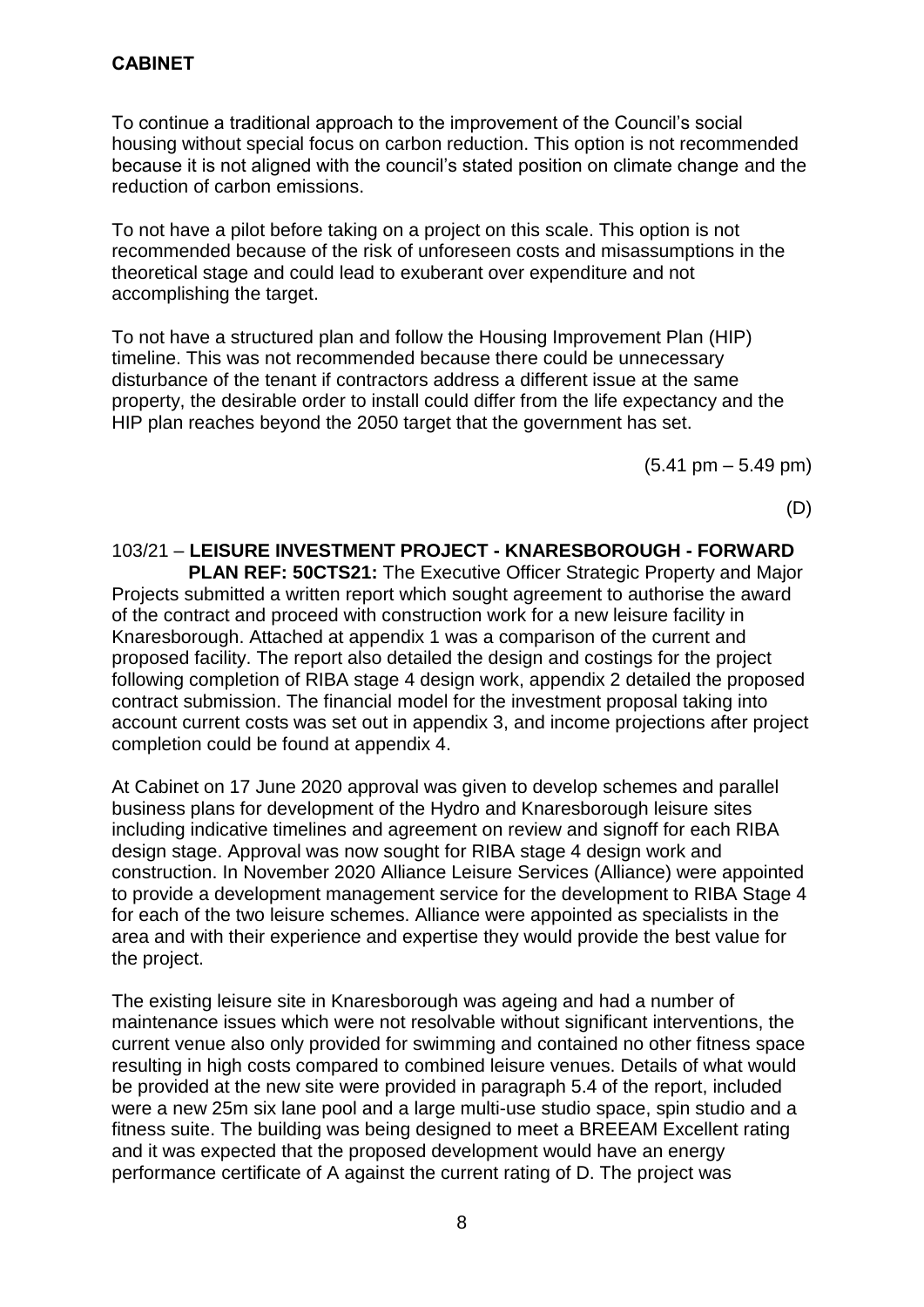designed with social values in mind, 50% contractors working on the project would be local employees (FTE), the project would offer apprenticeships and would provide significant benefit to the local area's supply chain. The project was expected to take 65 weeks and begin in April 2022 concluding in July 2023. The existing facility would remain open throughout the construction period until the new facility was available.

The Head of Finance explained that the revised financial model for the project showed that capital costs had risen, in part due to inflation, but that the model showed that the new site would provide a significantly improved operating surplus as a result of more fitness stations. When viewed as a combined scheme with the Hydro redevelopment there was a significant improvement in the operating costs of the sites.

## **RESOLVED (UNANIMOUSLY):**

That (1) the outcome of the updated financial model for this project be noted; and

(2) the award of the contract for this refurbishment project at the Knaresborough leisure site through the Alliance Leisure Framework to a value of £17.083 million be authorised.

#### **Reasons for making decision:**

The purpose of this proposed investment was to deliver HBC's adopted Sport and Leisure Strategy Vision:

#### **"A healthier more active population living longer, more independent and happier lives".**

There was a need to achieve best value for the services the Council provides, to reduce net operating cost wherever possible, whilst at the same time maintaining and where possible improving service for residents.

A report undertaken by Strategic Leisure Limited (SLL) and reported to Cabinet in December 2019, identified that it was very difficult to further reduce operational costs, or generate additional income, based on the quality, age and design of the facility. Unforeseen maintenance requirements also impacted significantly on both service delivery and cost.

To drive increased revenue there was a need to invest to provide new facilities and services so that existing users could be offered more, and new users were attracted. More modern provision would also reduce unplanned maintenance and other operational costs.

## **Alternative options considered and rejected:**

The SLL report highlighted that the current major leisure facilities including Knaresborough Leisure Centre were not of a quality expected in the 21st Century. Condition surveys had identified that the Knaresborough Pool required significant plant and machinery investment, and that business development planning had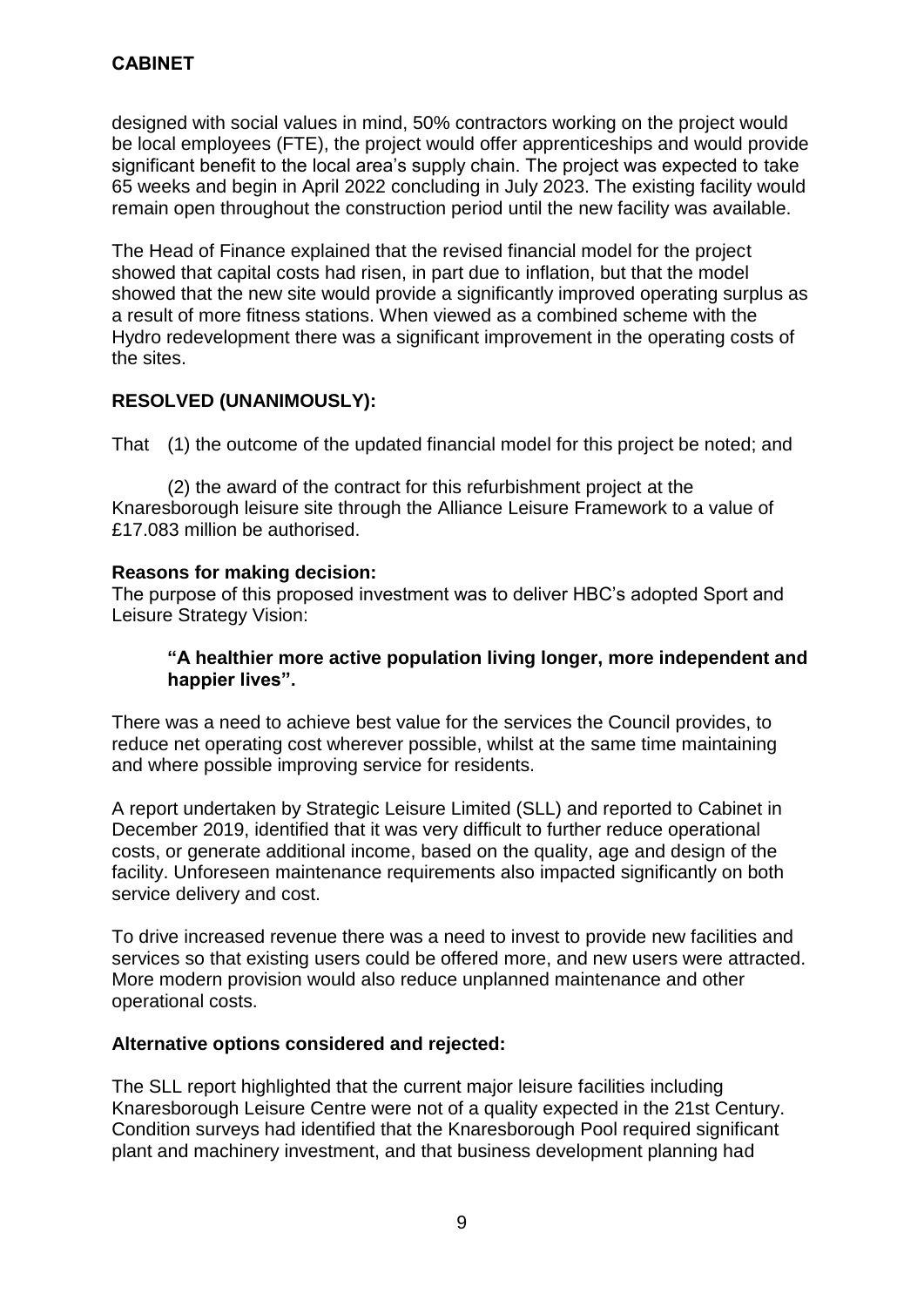identified that reconfiguration and expansion of the venue would result in significant financial improvements.

Should it not be possible to progress with this identified investment there would be an expectation of 'managed decline' of the service. The ability to increase revenues to become more sustainable would not be achieved without investment in facilities.

As outlined in SLL's report in December 2019; "There is clearly an opportunity cost in not addressing these challenges, i.e. facilities will continue to age and become less attractive, capacity will not increase, operational and specifically maintenance costs will increase, and it will become harder to generate even the current levels of revenue. Critically, alignment to HBC's corporate health and wellbeing priorities will not be achieved given that the existing facilities do not provide the environment, nor space in which to address these."

 $(5.57 \text{ pm} - 6.08 \text{ pm})$ 

(D)

# 104/21 – **LEISURE INVESTMENT PROJECT - THE HYDRO REFURBISHMENT -**

 **FORWARD PLAN REF: 49CTS21:** The Executive Officer Strategic Property and Major Projects submitted a written report which sought agreement to authorise the award of the contract and proceed with construction work for the Hydro. Attached at appendix 1 was a comparison of the current and proposed facility. The report also detailed the design and costings for the project following completion of RIBA stage 4 design work, appendix 2 detailed the proposed contract submission. The financial model for the investment proposal taking into account current costs was set out in appendix 3, and income projections after project completion could be found at appendix 4.

At Cabinet on 17 June 2020 approval was given to the Council's Project Team to develop schemes and parallel business plans for development of the Hydro and Knaresborough leisure sites including indicated timelines and agreement that a review and signoff for each RIBA design stage. Approval was now sought for RIBA stage 4 design work and construction. In November 2020 Alliance Leisure Services (Alliance) were appointed to provide a development management service for the development to RIBA Stage 4 for each of the two leisure schemes. Alliance were appointed as specialists in the area and with their experience and expertise they would provide the best value for the project.

Internal condition surveys of the Hydro had indicated that it had lasted well but noted that all the significant infrastructure was 20 years old. The Hydro had a number of significant maintenance items that would require up to a six month closure to address. It was also noted that the site had a significant deficit in fitness and multiuse space which would require remodelling to achieve. A remodelling and refurbishment scheme would provide a venue reflecting current and future activity needs with operational and maintenance stability for the next 10-20 years, the cost estimate in 2020 was £13.5million and details of the scheme could be found at appendix 1 to the report. There were to be a number of internal changes that included extending to provide a larger café and reception area, a significantly larger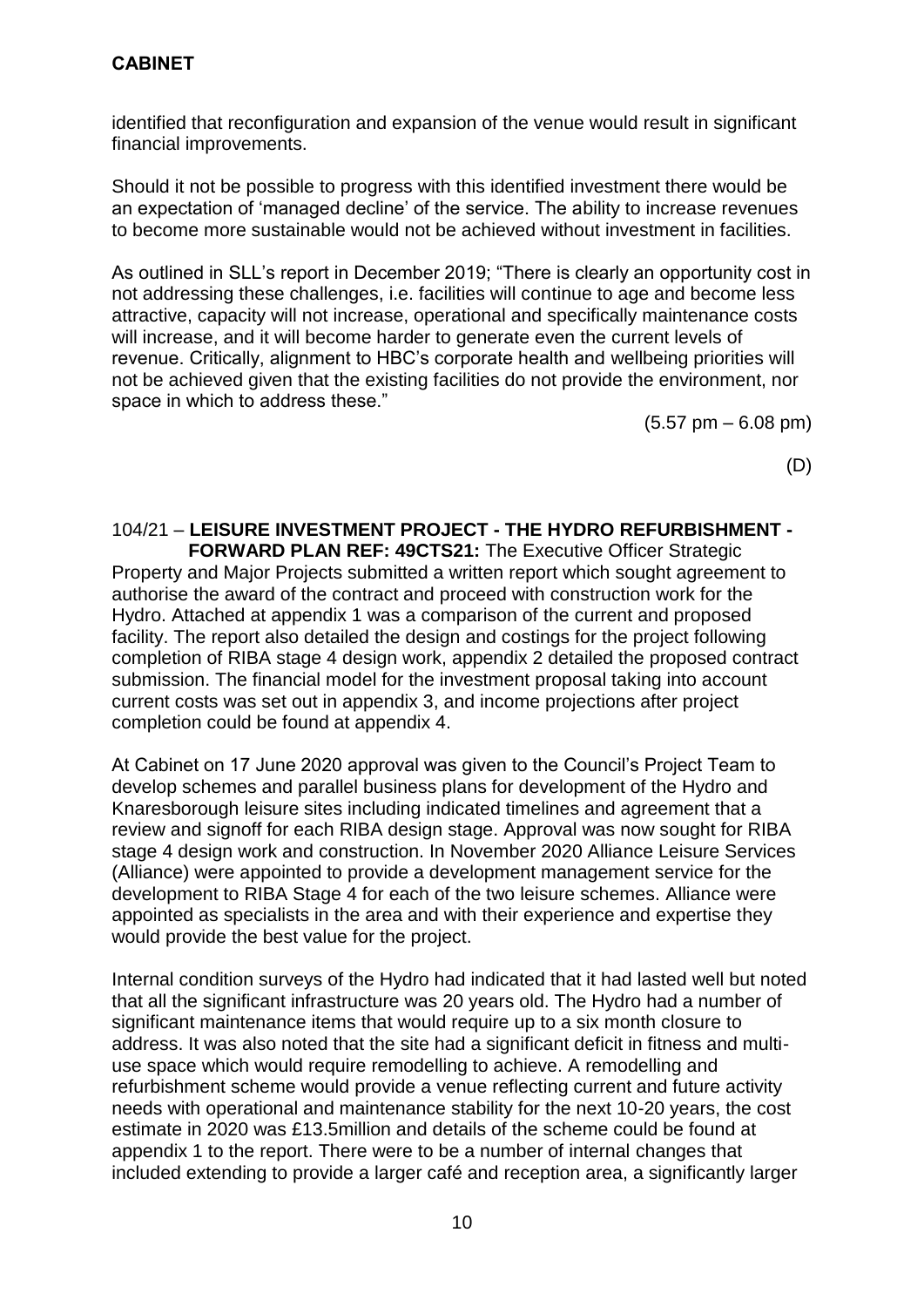fitness studio and replacement of the diving structure. Externally there was to be a realignment of the road layout to allow for the extension and provision of electric charging points. Further detail was contained in paragraph 5.4 of the report.

The redesign of the site was being done in accordance with the Public Sector De-Carbonisation Scheme (PSDS), in addition to the refurbishment a grant of £1.8m had been secured to replace the old gas fired boilers, with Air Source Heat Pumps and install Photo Voltaic Panels on the roof. The grant work reduced our replacement costs and our fuel costs. The carbon footprint for the site would be reduced by between 50-60%. It was expected that as a result of this project the EPC rating of the building would improve from a C to an A rating and it was expected to reduce the amount of Carbon emitted by this building by 700 tonnes per year. In terms of social value the project would provide for 110 weeks of apprenticeships and have a significant benefit to the local supply chain through local contracts. The project was expected to begin in April 2022 and complete in April 2023, it would be split with a phased handover to allow the pool hall area to be brought back into use as soon as possible in early 2023.

The Head of Finance explained that the financial model for the project demonstrated that the new site would provide an operating surplus, rather than a loss, as a result of the increased fitness suite. When viewed as a combined scheme with the Knaresborough Leisure Site redevelopment there was a significant improvement in the annual operating costs of the sites.

## **RESOLVED (UNANIMOUSLY):**

That (1) the outcome of the updated financial model for this project be noted;

(2) the award of the contract for this refurbishment project at the Hydro through the Alliance Leisure Framework to a value of £11.828 million be approved; and

(3) authority be delegated to Director Economy, Environment and Housing to work with the PSDS grant provider (Salix) to negotiate the re-allocation of funding of £583,000 previously awarded to the Harrogate Convention Centre, to this Hydro project so that this funding and associated benefits are retained in Harrogate.

#### **Reasons for making decision:**

The purpose of this proposed investment was to deliver HBC's adopted Sport and Leisure Strategy Vision:

#### **"A healthier more active population living longer, more independent and happier lives"**

There was a need to achieve best value for the services the Council provides, to reduce net operating cost wherever possible, whilst at the same time maintaining and where possible improving service for residents.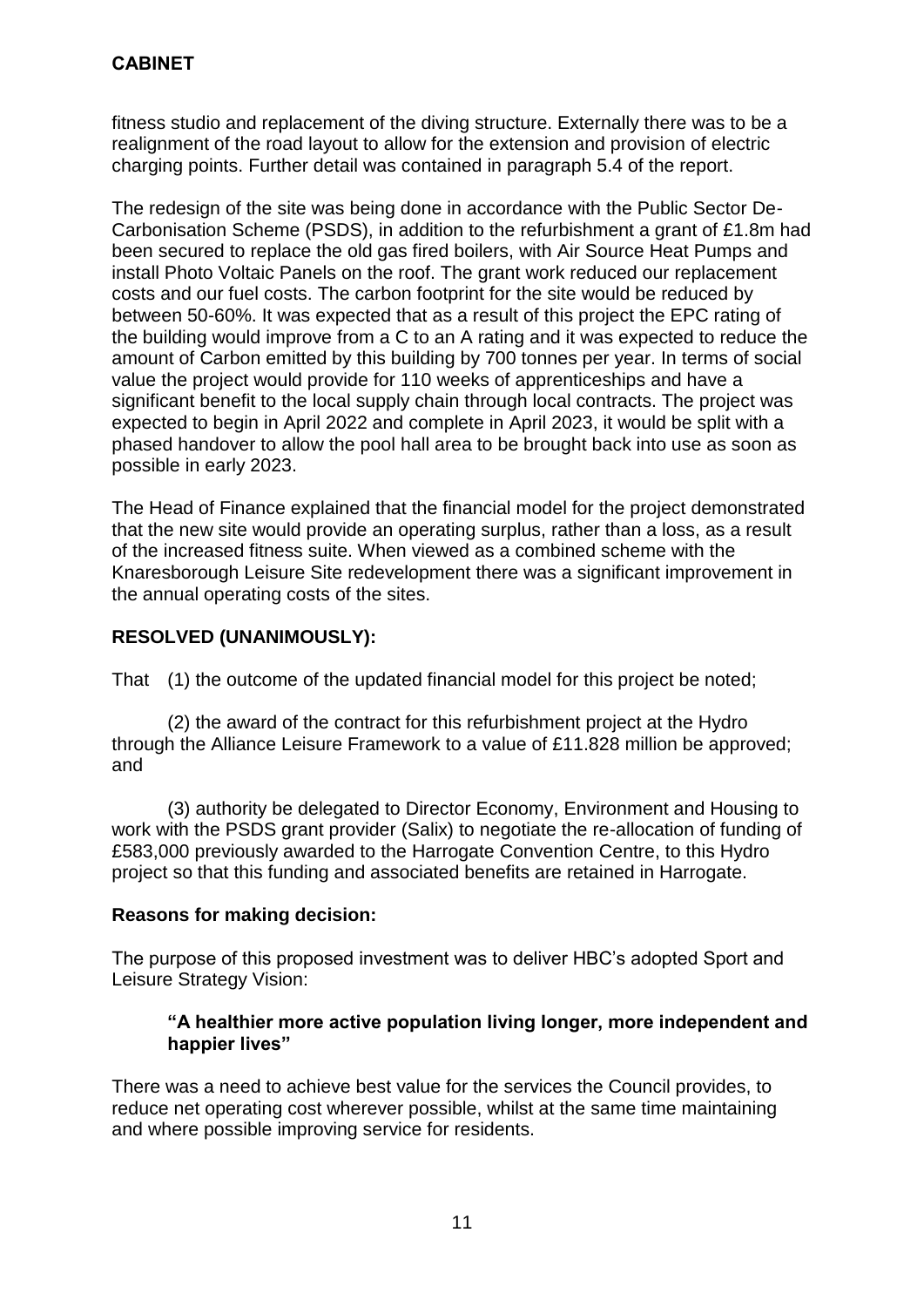A report undertaken by Strategic Leisure Limited (SLL) and reported to Cabinet in December 2019 identified that it was very difficult to further reduce operational costs, or generate additional income, based on the quality, age and design of the existing facility. Unforeseen maintenance requirements also impacted significantly on both service delivery and cost.

To drive increased revenue there was a need to invest to provide new facilities and services so that existing users could be offered more, and new users are attracted. More modern provision will also reduce unplanned maintenance and other operational costs.

The SLL 2019 report recognised the significant investment in the new facility for Ripon and the need to refurbish and remodel the Harrogate Hydro venue to meet current and future user expectations.

The SLL 2019 report recognised that the Hydro was 20 years old, had significant operational and unplanned maintenance issues and would not meet the current and future expectations of their users.

#### **Alternative options considered and rejected:**

The SLL report highlighted that the current major leisure facilities including The Hydro were not of a quality expected in the 21st Century. Condition surveys have identified that the Hydro required significant plant and machinery investment, and that business development planning had identified that reconfiguration and expansion of the venue would result in significant financial improvements.

Should it not be possible to progress with this identified investment there would be an expectation of 'managed decline' of the service. The ability to increase revenues to become more sustainable would not be achieved without investment in facilities.

As outlined in SLL's report in December 2019; "There was clearly an opportunity cost in not addressing these challenges, i.e. facilities will continue to age and become less attractive, capacity will not increase, operational and specifically maintenance costs will increase, and it will become harder to generate even the current levels of revenue. Critically, alignment to HBC's corporate health and wellbeing priorities will not be achieved given that the existing facilities do not provide the environment, nor space in which to address these."

(5.49 pm – 5.57 pm)

(D)

# 105/21 – **2022-2025 HARROGATE DISTRICT DESTINATION MANAGEMENT**

 **PLAN - FORWARD PLAN REF: 56DMO21:** The Head of the Destination Marketing Organisation (HDMO) submitted a written report with sought approval of the 2022-2025 Harrogate District Destination Management Plan (DMP), attached at appendix A.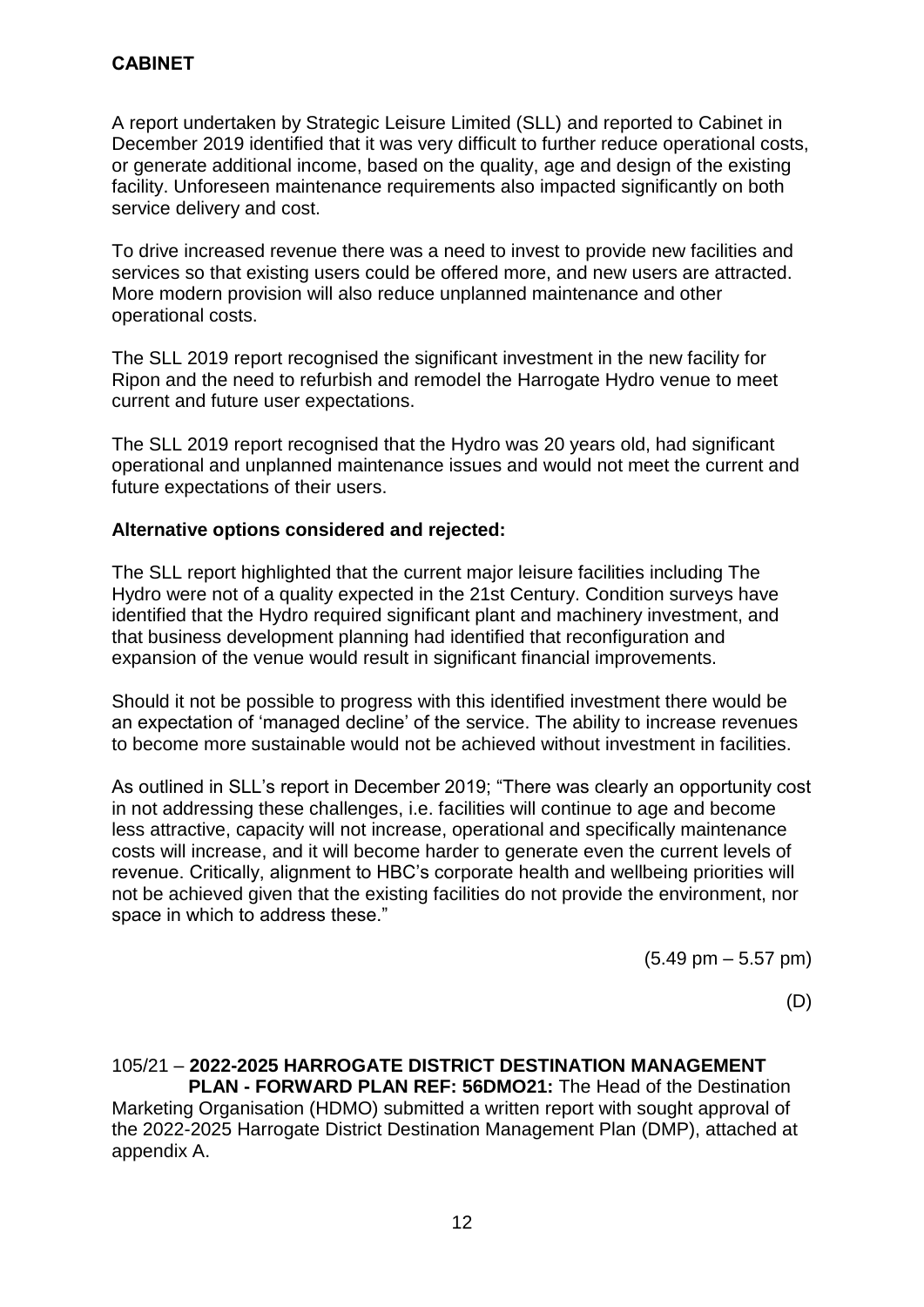In presenting the report the HDMO advised that the visitor economy played a major role in our District contributing over £600 million to our economy each year and providing jobs for around 8000 people. A thriving visitor economy enhanced and maintained quality of life for local residents and made the District a more attractive place to visit and invest. For a visitor economy to grow it required a collaborative approach, strong leadership and a shared sense of direction. To attract business and investment, a destination must be distinctive, attractive and well managed. The DMP has been designed collaboratively with all this in mind and would be supported by several parties including HBC and Destination Harrogate. The views of stakeholders were sought through surveys and in depth interviews, a DMP Advisory Panel had been appointed and was made up of key stakeholders within the visitor economy. Any significant change to the visitor economy would take time and targets were set for 2030, the DMP also set out incremental actions for 2022-2025.

## **RESOLVED (UNANIMOUSLY):**

That the 2022-2025 Harrogate District Destination Management Plan be approved.

#### **Reason for making decision:**

The visitor economy played a major role in our District. It contributed over £600 million to our economy each year and provides jobs for around 8000 people. A Destination Management Plan was essential in effectively driving the continued growth of the visitor economy.

#### **Alternative options considered and rejected:**

To continue to manage Harrogate District's visitor economy without a Destination Management Plan in place to guide planning and activity. This was not recommended as it would not support the visitor economy in reaching its potential.

(6.08 pm – 6.13 pm)

(D)

#### 106/21 – **EVENTS HARROGATE STRATEGY – FORWARD PLAN REF:**

 **55DMO21:** The Head of the Destination Marketing Organisation (HDMO) submitted a written report which sought approval for the Events Harrogate Strategy and accompanying 2022 Events Programme. The Events Programme for 2022-23 was attached at appendix A.

The HDMO reported that events were key to driving visitor numbers and attracting people from far and wide to spend money in the District. These events were delivered by a number of organisations across the District and a strategy was essential in determining the Council's role in this. Visitor expenditure made up 14.3% of the District local economy with a value of £606.1m (as of 2019). Beyond the direct impact of visitor expenditure, there were supplemental and indirect benefits manifested through local supply chains, for example local food and drink manufacturers who supplied businesses directly within the visitor economy. The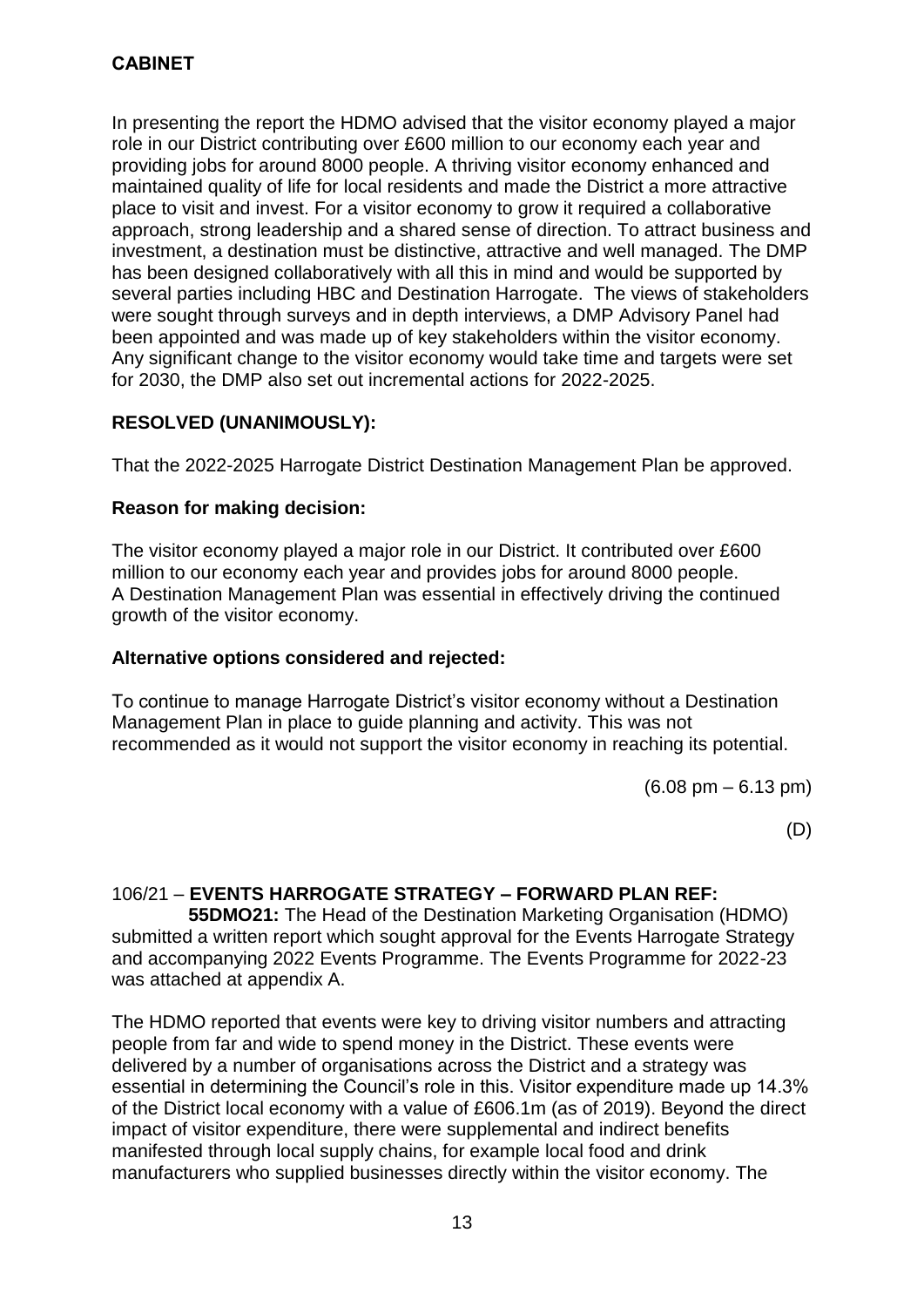Events Harrogate Strategy had been written in support of the wider 2022-2025 Harrogate District Destination Management Plan (DMP), The DMP outlined three priority areas outlined at paragraph 5.6 of the report. The purpose of the Strategy was to outline how the Events Harrogate team would deliver against the second priority and position Harrogate District as a first choice events destination by attracting, hosting and delivering exceptional events.

### **RESOLVED (UNANIMOUSLY):**

That the Events Harrogate Strategy and accompanying 2022 Events Programme be approved.

#### **Reasons for making decision:**

A vibrant events calendar was an essential component of a thriving visitor economy, which contributes over £600 million to our economy each year and provides jobs for around 8000 people.

This Strategy would guide the work of the Events Harrogate division of the Destination Harrogate team, to attract, facilitate and coordinate exceptional events for Harrogate District.

#### **Alternative options considered and rejected:**

To attempt to coordinate the Harrogate District Event Calendar without a defined strategy in place to guide planning and activity. This was not recommended as it would not support the visitor economy in reaching its potential.

(6.13 pm – 6.15 pm)

(D)

## 107/21 – **HARROGATE DISTRICT SUBVENTION FUNDING – FORWARD PLAN**

 **REF: 54DMO21:** The Head of the Destination Marketing Organisation (HDMO) submitted a written report which sought approval of a contribution of £450,000 for the establishment of a £500,000 three-year Subvention Fund to support in the attraction of business and leisure events to the Harrogate District. The remaining £50,000 would be contributed by Harrogate BID.

The HDMO explained that Subvention Funding (SF) was a powerful tool for attracting certain types of event and was possibly a critical way of affecting whether an organiser chose your destination or another. Commonly SF was used to attract not-for-profit business events and some leisure events. SF was a standard method used to attract events to destinations and in particular it was a common way to stimulate business event bookings for convention centres that are re-opening post refurbishment or redevelopment, or for launching brand new properties. Subvention was also commonly used after recessions or business interruptions, to drive additional income away from competitor destinations and generate valuable economic impact to a specific region that cannot be equalled from other forms of promotion.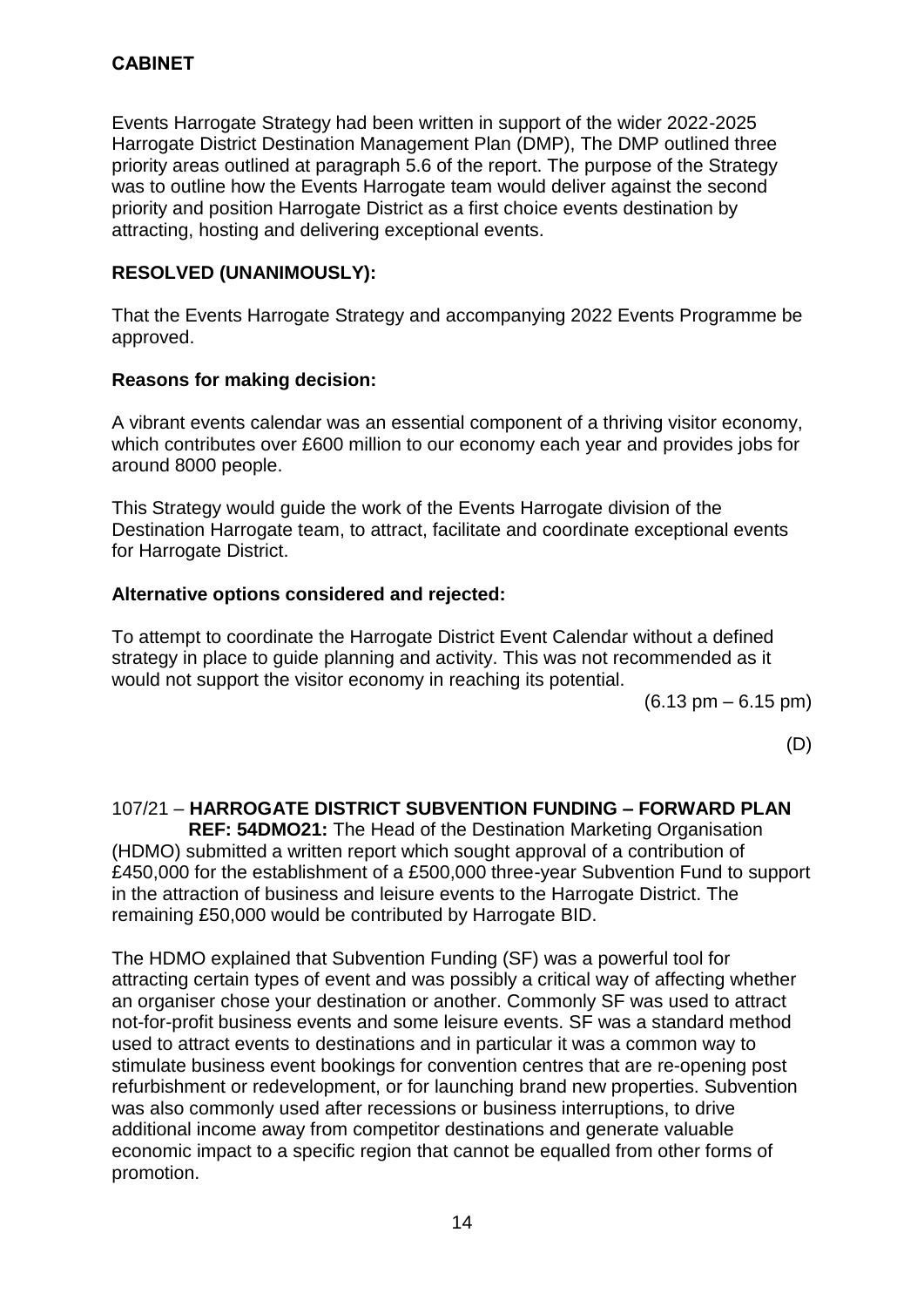The HDMO advised that subvention fund would be made available from April 2022 to March 2025 and would be managed by the DMO. Funding would be made up of £450K from Harrogate Borough Council and a £50K contribution from the Harrogate BID. Event organisers would be able to bid for funding for events held anywhere in the District and bids would be assessed against a strict set of criteria, found within appendices 1 and 2, the final decision would be made by the Subvention Fund Panel. The Panel would be managed by the DMO and a draft list of Panel members could be found in Appendix 3. Examples of competitors that used subvention funding could be viewed in appendix 4.

## **RESOLVED (UNANIMOUSLY):**

That (1) the continued economic importance of attracting events as an economic driver for the District be noted;

(2) a Subvention Policy through a funding contribution to the DMO by way of grant from the Council's 2022/23 revenue budget be approved;

(3) a Subvention Fund Panel be established and authority delegated to the Director of Harrogate Convention Centre (HCC) and Head of DMO to make awards up to £100,000 in accordance with the recommendations of the Subvention Panel be approved; and

(4) that any subvention award in excess of £100,000 be subject to approval by the Cabinet Member for Culture, Tourism and Sport.

#### **Reasons for making decision:**

Harrogate District faced significant competition from destinations that already had a Subvention Fund in place to attract events, including Liverpool, Belfast, Wales and soon Newcastle Gateshead in support of its new Conference and Exhibition Centre and Arena – Newcastle/Gateshead Quays.

Subvention was a useful tool for both attracting new events and re-engaging with past events that have since relocated their events elsewhere.

Attracting new events would generate revenue for HCC and venues across the District, ultimately generating economic impact for the destination.

The attraction of new events supported the destination's ambition to be a first choice events destination as outlined in Harrogate District's Destination Management Plan 2022-2025 (DMP).

Subvention could support in attracting events during the off peak or shoulder seasons, in line with the objectives of the DMP.

Subvention was a widely used tool for attracting major conferences. A greater number of conferences attracted not only generated revenue for the selected venue, but contributed to the number of leisure visitors in the destination through